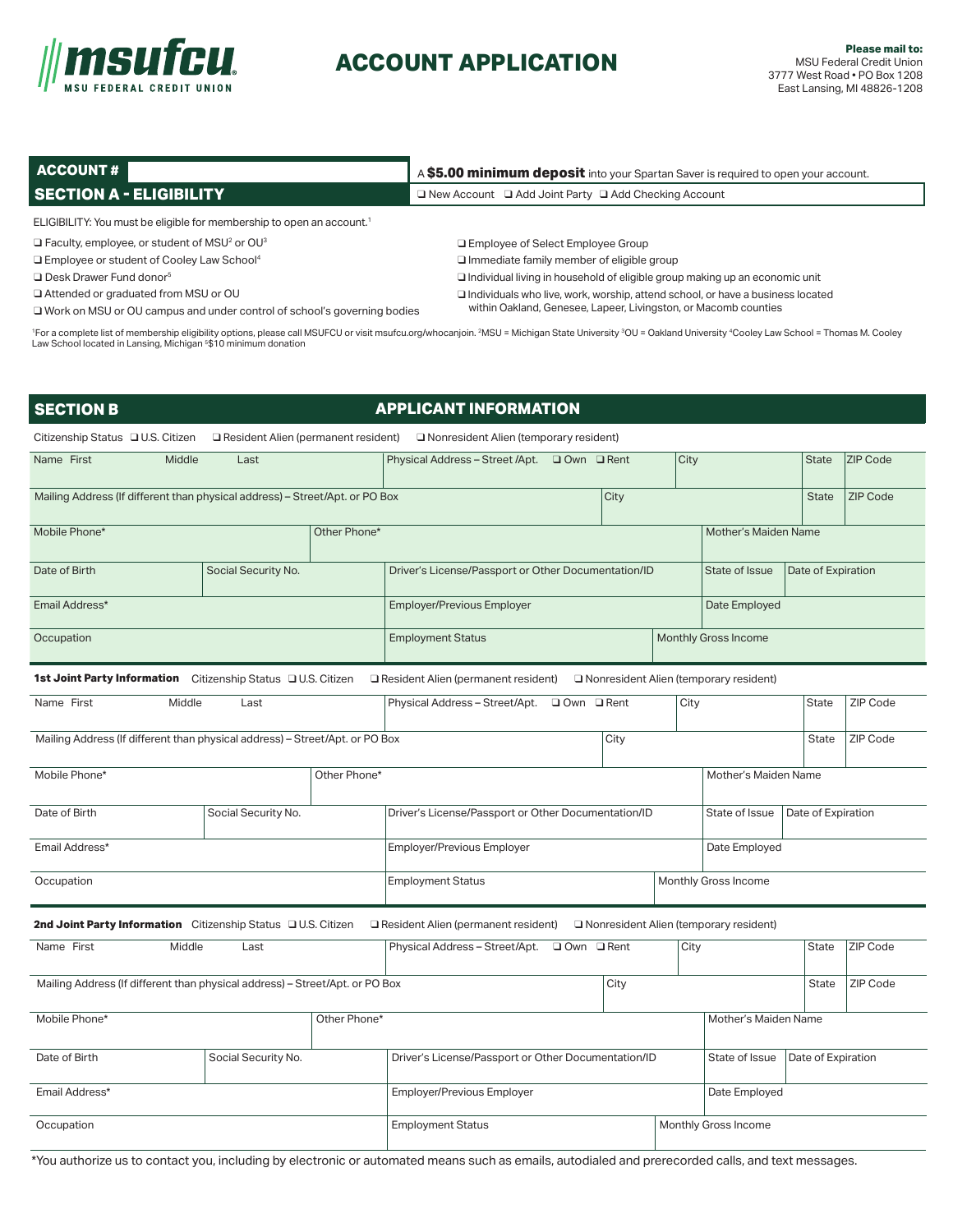## **SECTION C ACCOUNT SERVICE SELECTION**

#### **By checking below, I/we agree to apply for/request the selected services:**

## **Checking Options Checking Options** Savings Options

24/7 access, free ATM access, free Bill Payment, direct deposit, and eStatements

#### Please note: Totally Green Checking requires a Visa Debit Card, eStatements/eNotices, ComputerLine® access, and direct deposit if available. To consent to receiving eStatements and eNotices, you will need to log in to your account via ComputerLine or the mobile app and follow the prompts. If you do not complete your consent within 45 days, or if ou decline eStatements or eNotices, your Totally Green Checking will be converted to a Classic Checking. **TOTALLY GREEN CHECKING ACCOUNT** ❑ **Classic Checking Account** — Paper statements Money Market Checking Account — Earn dividends, paper statements

**Debit Card** — # of Visa Debit Cards \_

□ **Savings Builder<sup>sM</sup>** — Reverse-tiered account (lower balances earn higher dividends). Checking account required.

❑ **Insured Money Management Account (IMMA)** — Earn higher dividends on balances over \$2,000.

#### ❑ **Certificate (check all terms that apply)** — Earn fixed dividends that are higher than traditional savings accounts.

| $\square$ 3 months |  | $\Box$ 2 years |
|--------------------|--|----------------|
|--------------------|--|----------------|

- ❑ **6 months** ❑ **3 years**
- ❑ **1 year** ❑ **4 years**
- ❑ **1 Year Add-On** ❑ **5 years**

❑ **3-60 months (designate term \_\_\_\_\_)**

#### **SECTION D**

## **MEMBERSHIP AND ACCOUNT AGREEMENT**

IRS Certification: I certify under penalty of perjury that I am a U.S. person (including a U.S. resident alien), the Taxpayer Identification Number (Social Security number) given is correct, that I<br>have not been notified b **that does not apply.**

By signing below, I/we hereby make application for membership in, and agree to abide by the bylaws and amendments of, Michigan State University Federal Credit Union. I/we acknowledge that I/we will be provided a copy of the terms and conditions applicable to each account or service that I/we open concurrently with this application and agree to be bound by those terms. I/We further understand and agree that I/we shall be bound by the terms and conditions of any other account or service that I/we may later open. Any account opened in more than one name shall be a joint account with rights of survivorship. For<br>any account our records the Visa Debit Card agreement that will be provided to me/us and I/we will evidence my/our agreement to the conditions contained therein by my/our use of any card. I/We hereby authorize the Credit Union to check my/our credit and employment history(ies) and to answer questions about the Credit Union's credit experience with me/us. I/We specifically authorize the Credit Union to access my/our credit Union to access m may offer me/us. I/We hereby authorize the release, by my/our Credit Union records custodian(s), of any information pertaining to my/our past and present financial status and any action pending or taken against me/us in the past. The undersigned authorizes the receipts and exchange of credit information.

#### IMPORTANT INFORMATION ABOUT PROCEDURES FOR OPENING A NEW ACCOUNT

To help the government fight the funding of terrorism and money laundering activities, federal law requires all financial institutions to obtain, verify, and record information that identifies each person who opens an account. What this means for you: When you open an account, we will ask you for your name, address, date of birth, and other information that will allow us to identify you. We may ask for your driver's license or other identifying documents.

**The Internal Revenue Service does not require your consent to any provision of this document other than the certifications required to avoid backup withholding.**

#### Signature \_\_\_\_\_\_\_\_\_\_\_\_\_\_\_\_\_\_\_\_\_\_\_\_\_\_\_\_\_\_\_\_\_\_\_\_\_\_\_\_\_\_\_\_\_\_\_\_\_\_\_\_\_\_\_\_\_\_\_\_\_\_\_\_\_\_\_\_\_\_\_\_\_\_\_\_\_\_\_\_\_\_\_ Date \_\_\_\_\_\_\_\_\_\_\_\_\_\_\_\_\_\_\_\_\_\_\_\_\_\_\_\_\_\_\_\_\_\_\_\_\_ Signature **▶**

1st Joint Party Signature \_\_\_\_\_\_\_\_\_\_\_\_\_\_\_\_\_\_\_\_\_\_\_\_\_\_\_\_\_\_\_\_\_\_\_\_\_\_\_\_\_\_\_\_\_\_\_\_\_\_\_\_\_\_\_\_\_\_\_\_\_\_\_\_\_\_\_\_\_\_ Date \_\_\_\_\_\_\_\_\_\_\_\_\_\_\_\_\_\_\_\_\_\_\_\_\_\_\_\_\_\_\_\_\_\_\_\_\_ ➧

2nd Joint Party Signature \_\_\_\_\_\_\_\_\_\_\_\_\_\_\_\_\_\_\_\_\_\_\_\_\_\_\_\_\_\_\_\_\_\_\_\_\_\_\_\_\_\_\_\_\_\_\_\_\_\_\_\_\_\_\_\_\_\_\_\_\_\_\_\_\_\_\_\_\_\_Date \_\_\_\_\_\_\_\_\_\_\_\_\_\_\_\_\_\_\_\_\_\_\_\_\_\_\_\_\_\_\_\_\_\_\_\_\_ ➧

### **SECTION E SECTION C**

## **VISA APPLICATION**

|                                                                                                                                                                                                                                                        |                                                                                                                                                                                                                                                                                                                        | <b>INCOME VERIFICATION</b>                                                                                |                      |                                                                           |                                                           |  |  |
|--------------------------------------------------------------------------------------------------------------------------------------------------------------------------------------------------------------------------------------------------------|------------------------------------------------------------------------------------------------------------------------------------------------------------------------------------------------------------------------------------------------------------------------------------------------------------------------|-----------------------------------------------------------------------------------------------------------|----------------------|---------------------------------------------------------------------------|-----------------------------------------------------------|--|--|
| Please select<br>the card type                                                                                                                                                                                                                         | $\Box$ Platinum Visa                                                                                                                                                                                                                                                                                                   | Employer                                                                                                  |                      | Occupation                                                                | <b>INCOME VERIFICATION FOR APPLICANTS</b><br>UNDER AGE 21 |  |  |
| you would like                                                                                                                                                                                                                                         | □ Platinum Plus Visa                                                                                                                                                                                                                                                                                                   |                                                                                                           |                      |                                                                           | $\Box$ Job: \$ / month                                    |  |  |
| to apply for:                                                                                                                                                                                                                                          | $\Box$ Visa Signature®                                                                                                                                                                                                                                                                                                 | Date Employed                                                                                             | Gross Monthly Income | Mortgage/Rent Payment                                                     | (please fill out employer information)                    |  |  |
|                                                                                                                                                                                                                                                        |                                                                                                                                                                                                                                                                                                                        |                                                                                                           |                      |                                                                           | $\Box$ Financial aid: \$ / month                          |  |  |
|                                                                                                                                                                                                                                                        | I/We hereby apply for an MSUFCU Visa Credit Card line of credit. In the event that the Visa Credit Card line of credit applied for is issued, I/we agree to read                                                                                                                                                       | (scholarships, loans, grants, etc.)                                                                       |                      |                                                                           |                                                           |  |  |
|                                                                                                                                                                                                                                                        | and comply with the terms of the Agreement and Truth-in-Lending Disclosure Statement that will be furnished with the card. I/We agree to retain such<br>information for our records. Please issue a separate Visa Card with each name printed below. I/we hereby authorize the Credit Union to check my/our credit     | □ Parent support: \$ / month                                                                              |                      |                                                                           |                                                           |  |  |
|                                                                                                                                                                                                                                                        | and employment history and to answer questions about the Credit Union's credit experience with me/us. I/we specifically authorize the Credit Union to<br>access my credit report, credit score, and other financial history and I/we consent to the use of such information to process my/our application for a credit | If above equals zero and you are under age 21, you<br>are required to have a parent/guardian joint party. |                      |                                                                           |                                                           |  |  |
|                                                                                                                                                                                                                                                        | card and to determine whether I/we qualify for other products and services the Credit Union may offer to me/us. I/we hereby authorize the release, by my/                                                                                                                                                              |                                                                                                           |                      |                                                                           |                                                           |  |  |
| our Credit Union records custodian, of any information pertaining to my/our past and present financial status and any action pending or taken against me/us<br>in the past. The undersigned authorizes the receipt and exchange of credit information. |                                                                                                                                                                                                                                                                                                                        |                                                                                                           |                      |                                                                           | <b>ISSUE CARDS TO THE FOLLOWING</b>                       |  |  |
|                                                                                                                                                                                                                                                        |                                                                                                                                                                                                                                                                                                                        | <b>AUTHORIZED USERS: (PRINT NAMES)</b>                                                                    |                      |                                                                           |                                                           |  |  |
| information truly and correctly to the best of my knowledge and for the purpose of obtaining credit from the Credit Union.                                                                                                                             |                                                                                                                                                                                                                                                                                                                        |                                                                                                           |                      |                                                                           |                                                           |  |  |
|                                                                                                                                                                                                                                                        |                                                                                                                                                                                                                                                                                                                        |                                                                                                           |                      | By placing my initials here, I agree that I am applying for a joint loan. |                                                           |  |  |
|                                                                                                                                                                                                                                                        | Signature                                                                                                                                                                                                                                                                                                              |                                                                                                           |                      | Applicant Initials                                                        |                                                           |  |  |
|                                                                                                                                                                                                                                                        |                                                                                                                                                                                                                                                                                                                        |                                                                                                           |                      | 1st Joint Party Initials                                                  |                                                           |  |  |
|                                                                                                                                                                                                                                                        | 2nd Joint Party Signature 2014 19:00 19:00 19:00 19:00 19:00 19:00 19:00 19:00 19:00 19:00 19:00 19:00 19:00 1                                                                                                                                                                                                         |                                                                                                           |                      | 2nd Joint Party Initials                                                  |                                                           |  |  |
| A personal identification number (PIN) for cash advances at ATMs will be issued on this account. U Visa eStatements U Check here to request information about MSUFCU Debt Protection <sup>s m</sup>                                                    |                                                                                                                                                                                                                                                                                                                        |                                                                                                           |                      |                                                                           |                                                           |  |  |

Consensual Security Interest: I/we grant and consent to a security interest in the shares and dividends in any individual or joint account(s) at MSUFCU that I/we have with MSUFCU now and in the future to secure my/our credit card account. I/we understand I/we may withdraw funds from the account(s) unless I/we are in default. When I/we are in default, I/we authorize MSUFCU to apply the balance in the account(s) to any

amounts due. For example, if I/we have an unpaid credit card balance, I/we agree MSUFCU may use funds in my/our account(s) to pay any or all of the unpaid balance. I/We understand any IRA, HSA, CESA, or any cother account

By signing below, I/we are affirmatively agreeing that I/we are aware the granting of a security interest is a condition for the credit card and I/we intend to grant a security interest in my/our account(s).